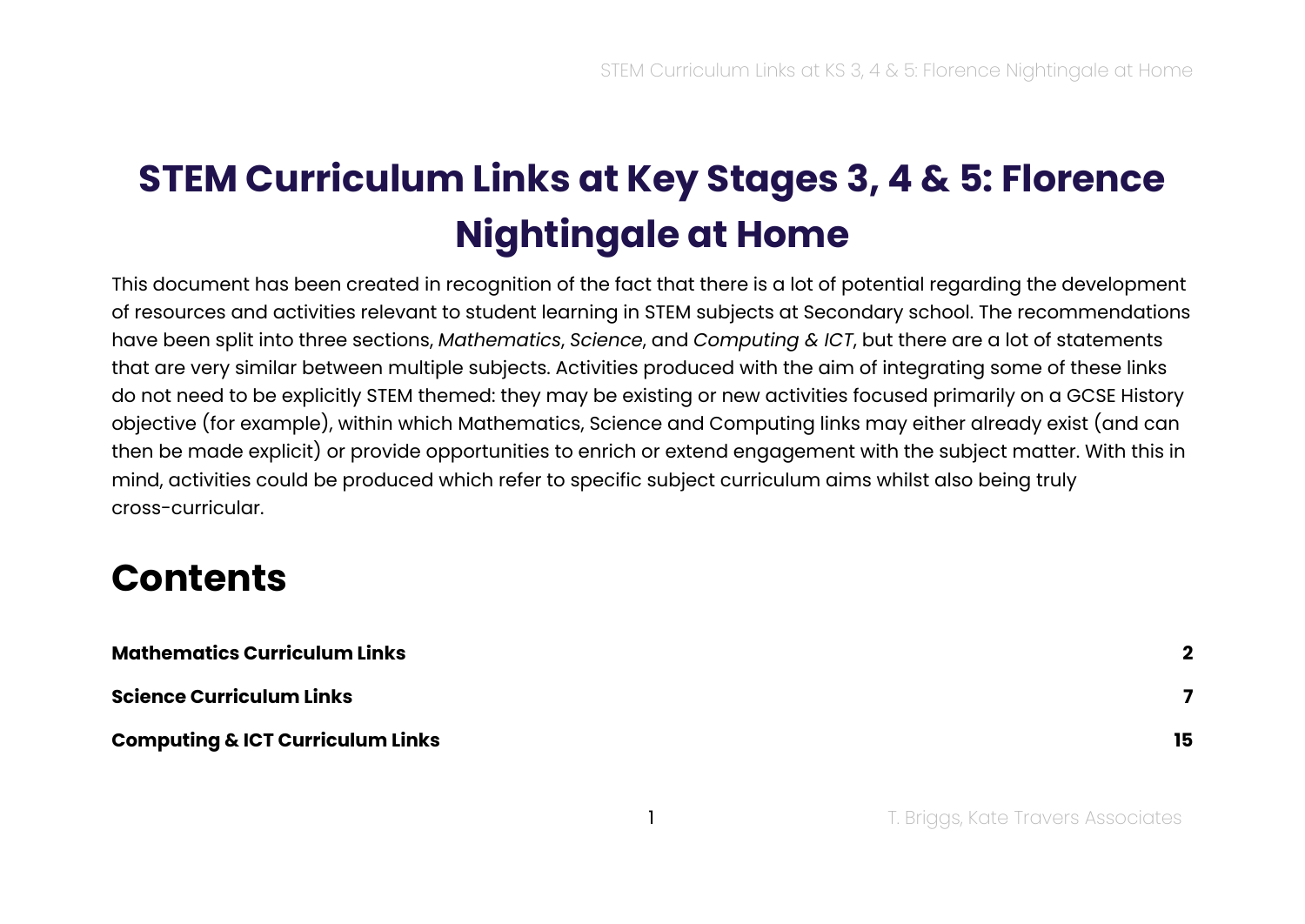## <span id="page-1-0"></span>**Mathematics Curriculum Links**

| <b>Key Stage 3</b>                                                                                                                                                                                                                                                                                                                                                                                                                                                                                                                          | <b>Key Stage 4</b>                                      | <b>Key Stage 5</b>                                                                                    |
|---------------------------------------------------------------------------------------------------------------------------------------------------------------------------------------------------------------------------------------------------------------------------------------------------------------------------------------------------------------------------------------------------------------------------------------------------------------------------------------------------------------------------------------------|---------------------------------------------------------|-------------------------------------------------------------------------------------------------------|
| In general, real data sets obtained from documents related to Florence Nightingale's work and achievements<br>(appropriately digitised) could be used as the basis for statistical study at all key stages. Where appropriate,<br>students' findings could be compared with Nightingale's own, with any differences acting as discussion points.<br>Below are examples of National Curriculum statements that could be used to inform the development of activities<br>& resources of this kind (dependent on the specific data available): |                                                         |                                                                                                       |
|                                                                                                                                                                                                                                                                                                                                                                                                                                                                                                                                             | <b>Working Mathematically</b>                           | A / AS Level                                                                                          |
| The below sections are general mathematical skills and practices that<br>should be embedded throughout school teaching rather than being taught<br>as specific topics.                                                                                                                                                                                                                                                                                                                                                                      |                                                         | Whilst study of Florence<br>Nightingale's work could be applied<br>to many aspects of the statistical |
| <b>Develop fluency</b>                                                                                                                                                                                                                                                                                                                                                                                                                                                                                                                      |                                                         | subject knowledge at Key Stage 5,<br>an important requirement specifies                               |
| use algebra to generalise the<br>structure of arithmetic,                                                                                                                                                                                                                                                                                                                                                                                                                                                                                   | • use mathematical language<br>and properties precisely | that students must "become familiar<br>with one or more specific large data                           |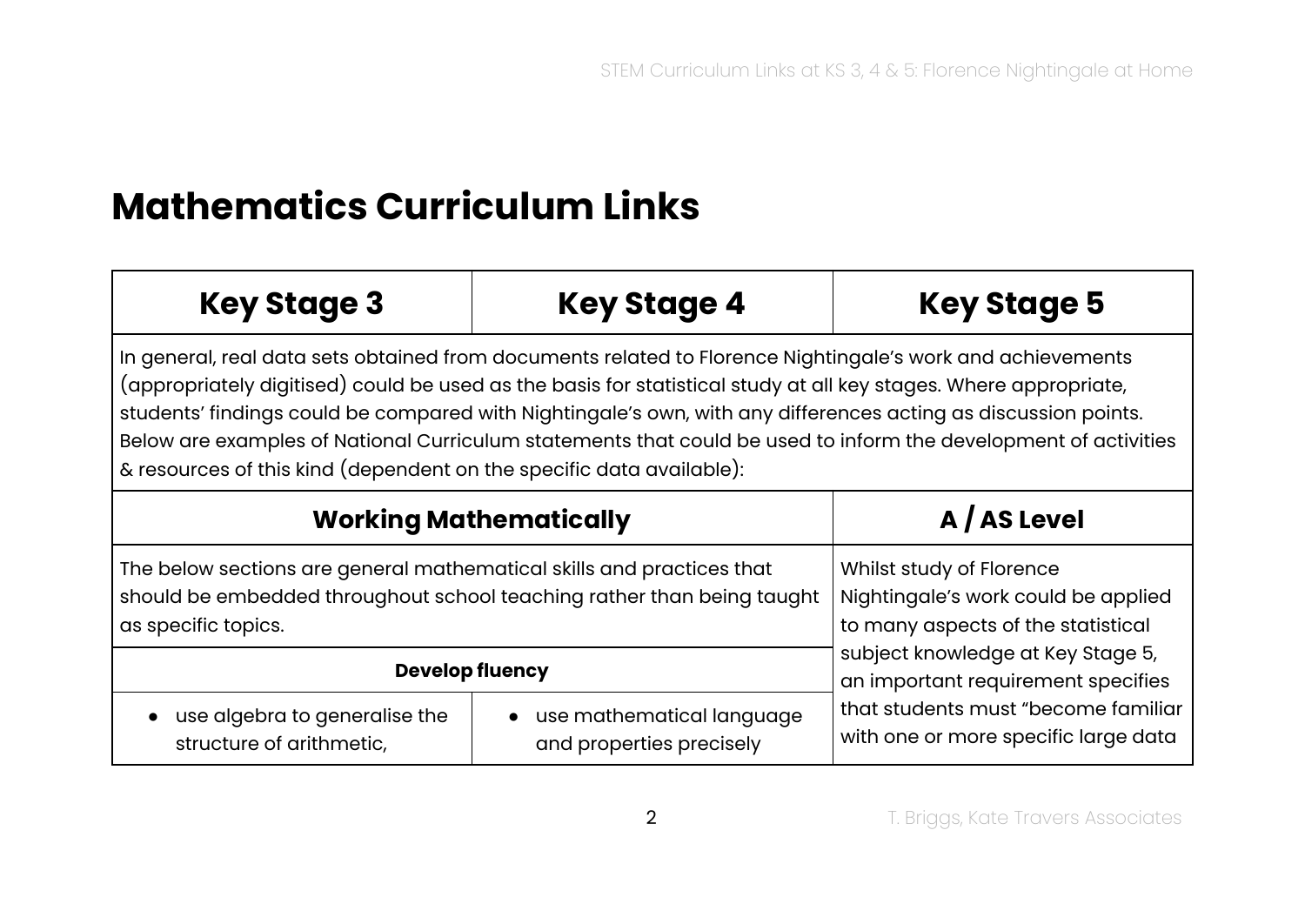| including to formulate<br>mathematical relationships<br>identify variables and express<br>relations between variables<br>algebraically and graphically<br>explore what can and cannot<br>be inferred in statistical and<br>probabilistic settings, and<br>begin to express their<br>arguments formally | <b>Reason mathematically</b><br>• extend their ability to identify<br>variables and express<br>relations between variables<br>algebraically and graphically<br>explore what can and cannot<br>be inferred in statistical and<br>probabilistic settings, and<br>express their arguments<br>formally<br>assess the validity of an<br>argument and the accuracy of<br>a given way of presenting<br>information | $set(s)$ " which they would then<br>explore using "technology such as<br>spreadsheets" and "investigate<br>questions arising in real contexts".<br>Opportunities to work with real data<br>are important at all Key Stages, but<br>an appropriately digitised<br>collection of data as used by<br><b>Nightingale would be particularly</b><br>valuable at A and AS level,<br>especially if her own analysis of<br>these data and resultant graphical<br>representations and conclusions<br>were provided alongside to be<br>compared & contrasted with the<br>students' own findings. |
|--------------------------------------------------------------------------------------------------------------------------------------------------------------------------------------------------------------------------------------------------------------------------------------------------------|-------------------------------------------------------------------------------------------------------------------------------------------------------------------------------------------------------------------------------------------------------------------------------------------------------------------------------------------------------------------------------------------------------------|---------------------------------------------------------------------------------------------------------------------------------------------------------------------------------------------------------------------------------------------------------------------------------------------------------------------------------------------------------------------------------------------------------------------------------------------------------------------------------------------------------------------------------------------------------------------------------------|
|                                                                                                                                                                                                                                                                                                        | Solve problems                                                                                                                                                                                                                                                                                                                                                                                              |                                                                                                                                                                                                                                                                                                                                                                                                                                                                                                                                                                                       |
| begin to model situations<br>mathematically and express<br>the results using a range of                                                                                                                                                                                                                | model situations<br>mathematically and express<br>the results using a range of                                                                                                                                                                                                                                                                                                                              |                                                                                                                                                                                                                                                                                                                                                                                                                                                                                                                                                                                       |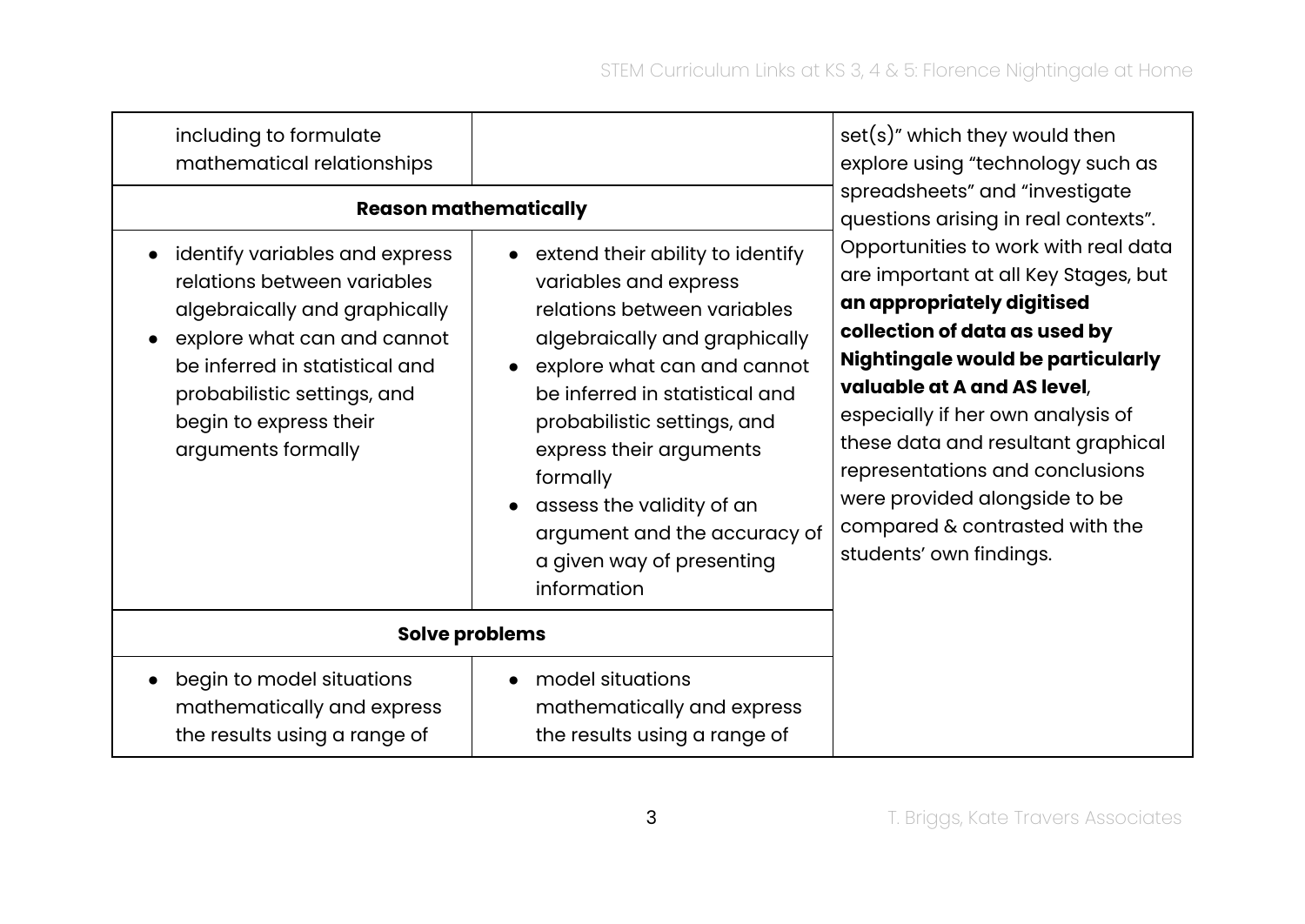| formal mathematical<br>representations                                                                                                                                  | formal mathematical<br>representations, reflecting on<br>how their solutions may have<br>been affected by any<br>modelling assumptions<br>select appropriate concepts,<br>methods and techniques to<br>apply to unfamiliar and<br>non-routine problems;<br>interpret their solution in the<br>context of the given problem |                                                                                                                                                                                                                           |
|-------------------------------------------------------------------------------------------------------------------------------------------------------------------------|----------------------------------------------------------------------------------------------------------------------------------------------------------------------------------------------------------------------------------------------------------------------------------------------------------------------------|---------------------------------------------------------------------------------------------------------------------------------------------------------------------------------------------------------------------------|
|                                                                                                                                                                         | <b>Subject content</b>                                                                                                                                                                                                                                                                                                     | <b>Core Mathematics</b>                                                                                                                                                                                                   |
|                                                                                                                                                                         | <b>Statistics</b>                                                                                                                                                                                                                                                                                                          | Core Mathematics is a relatively new                                                                                                                                                                                      |
| describe, interpret and<br>compare observed<br>distributions of a single<br>variable through: appropriate<br>graphical representation<br>involving discrete, continuous | infer properties of populations<br>or distributions from a sample,<br>whilst knowing the limitations<br>of sampling<br>interpret and construct tables<br>and line graphs for time series                                                                                                                                   | qualification equivalent to an $A/S$<br>Level and intended for students who<br>have not chosen to pursue<br>Mathematics but would like to<br>continue numerate study which will<br>benefit future work and life skills in |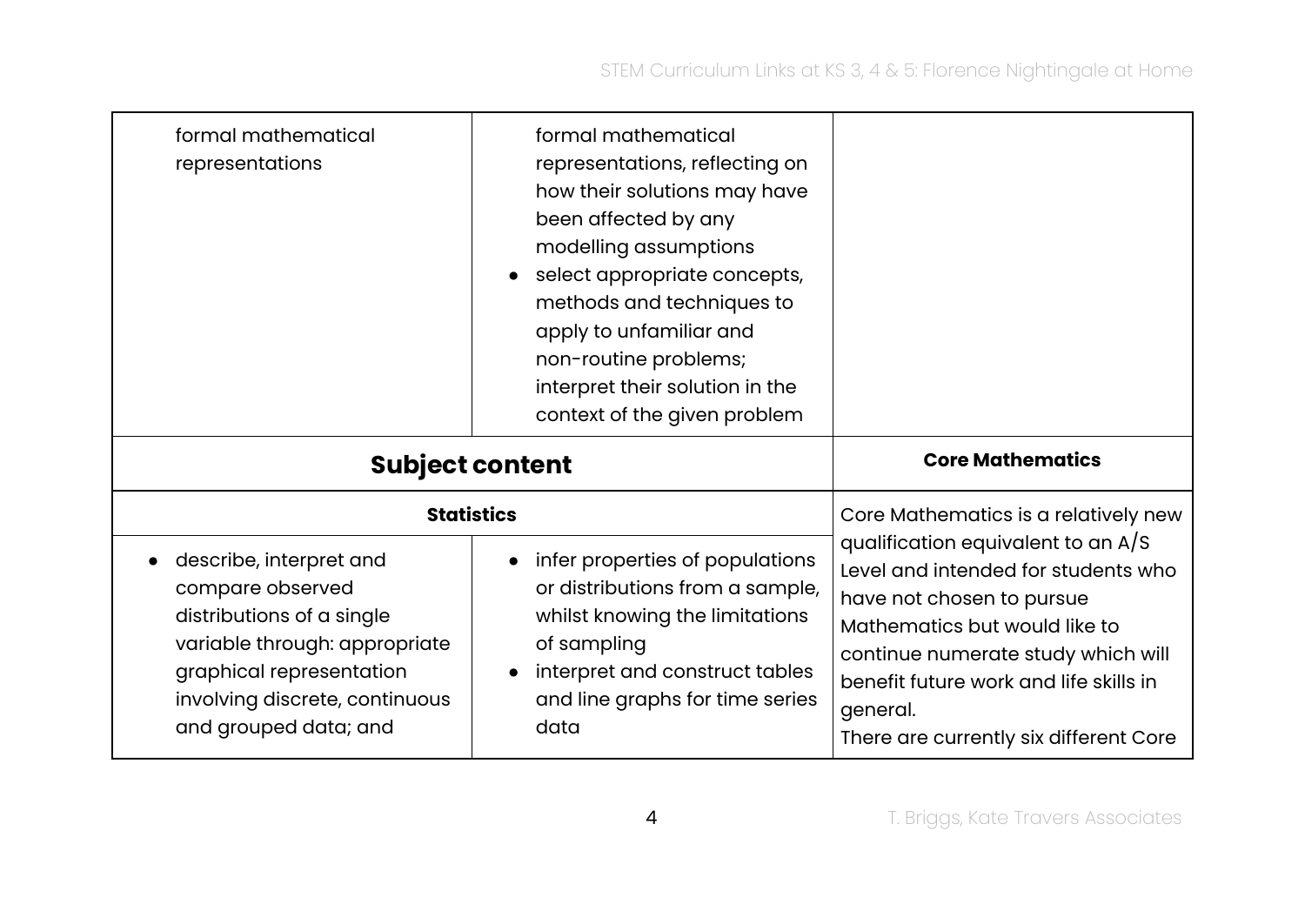appropriate measures of central tendency (mean, mode, median) and spread (range, consideration of outliers)

- construct and interpret appropriate tables, charts, and diagrams, including frequency tables, bar charts, pie charts, and pictograms for categorical data, and vertical line (or bar) charts for ungrouped and grouped numerical data
- describe simple mathematical relationships between 2 variables (bivariate data) in observational and experimental contexts and illustrate using scatter graphs
- interpret, analyse and compare the distributions of data sets from univariate empirical distributions through:
- appropriate graphical representation involving discrete, continuous and grouped data, {including box plots}

● appropriate measures of central tendency (including modal class) and spread {including quartiles and inter-quartile range}

● apply statistics to describe a population

● use and interpret scatter graphs of bivariate data; recognise correlation and know that it does not indicate causation; draw estimated

Mathematics qualifications offered, but they all include:

- Working with data
- Understanding risk and probability
- Understanding variation in statistics
- Using exponential functions to model growth

and decay

• Interpreting solutions in the context of the

problem

• Understanding sources of error and bias when

Problem-solving

As the purpose of these courses is to explore functional mathematics, the same principles as for A-Level Mathematics will apply to the relevance of Florence Nightingale's statistical work: it can be used to highlight and demonstrate the role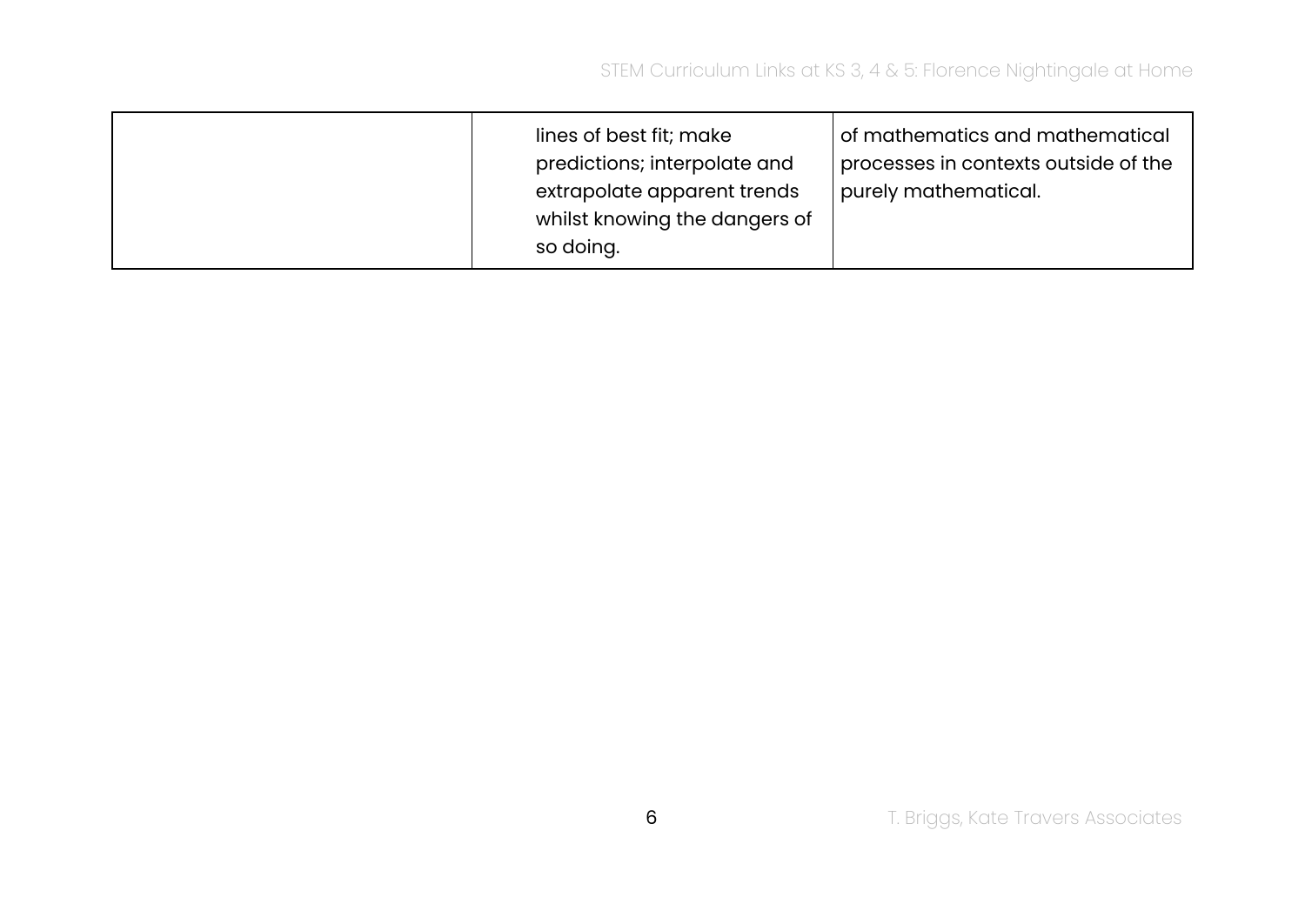#### <span id="page-6-0"></span>**Science Curriculum Links**

| <b>Key Stage 3</b>                                                                                                                                                                                                                                                                                                                                                                                                                                                         | <b>Key Stage 4</b>                                                        | <b>Key Stage 5</b>                                  |
|----------------------------------------------------------------------------------------------------------------------------------------------------------------------------------------------------------------------------------------------------------------------------------------------------------------------------------------------------------------------------------------------------------------------------------------------------------------------------|---------------------------------------------------------------------------|-----------------------------------------------------|
| Generally, Florence Nightingale's work and achievements can be used to provide real-world, historical context to<br>scientific thinking and processes, particularly the need to analyse and present data appropriately, and the role of<br>data visualisation in presenting results in a way which allows non-specialists to understand them. Below are<br>National Curriculum statements which could be used to inform the development of relevant activities & resources |                                                                           |                                                     |
| <b>Working Scientifically</b>                                                                                                                                                                                                                                                                                                                                                                                                                                              |                                                                           |                                                     |
| The below sections are general scientific skills and practices that should be embedded throughout school<br>teaching rather than being taught as specific topics. Many are very closely related items in the "working<br>mathematically" section or specific topics in the Mathematics National Curriculum.                                                                                                                                                                |                                                                           |                                                     |
| <b>Develop Scientific Thinking</b>                                                                                                                                                                                                                                                                                                                                                                                                                                         |                                                                           | <b>Independent Thinking</b>                         |
| Pay attention to objectivity<br>and concern for accuracy,                                                                                                                                                                                                                                                                                                                                                                                                                  | the ways in which scientific<br>$\bullet$<br>methods and theories develop | apply scientific knowledge to<br>practical contexts |

| precision, repeatability and | over time                   |
|------------------------------|-----------------------------|
| reproducibility              | using a variety of concepts |
| Understand that scientific   | and models to develop       |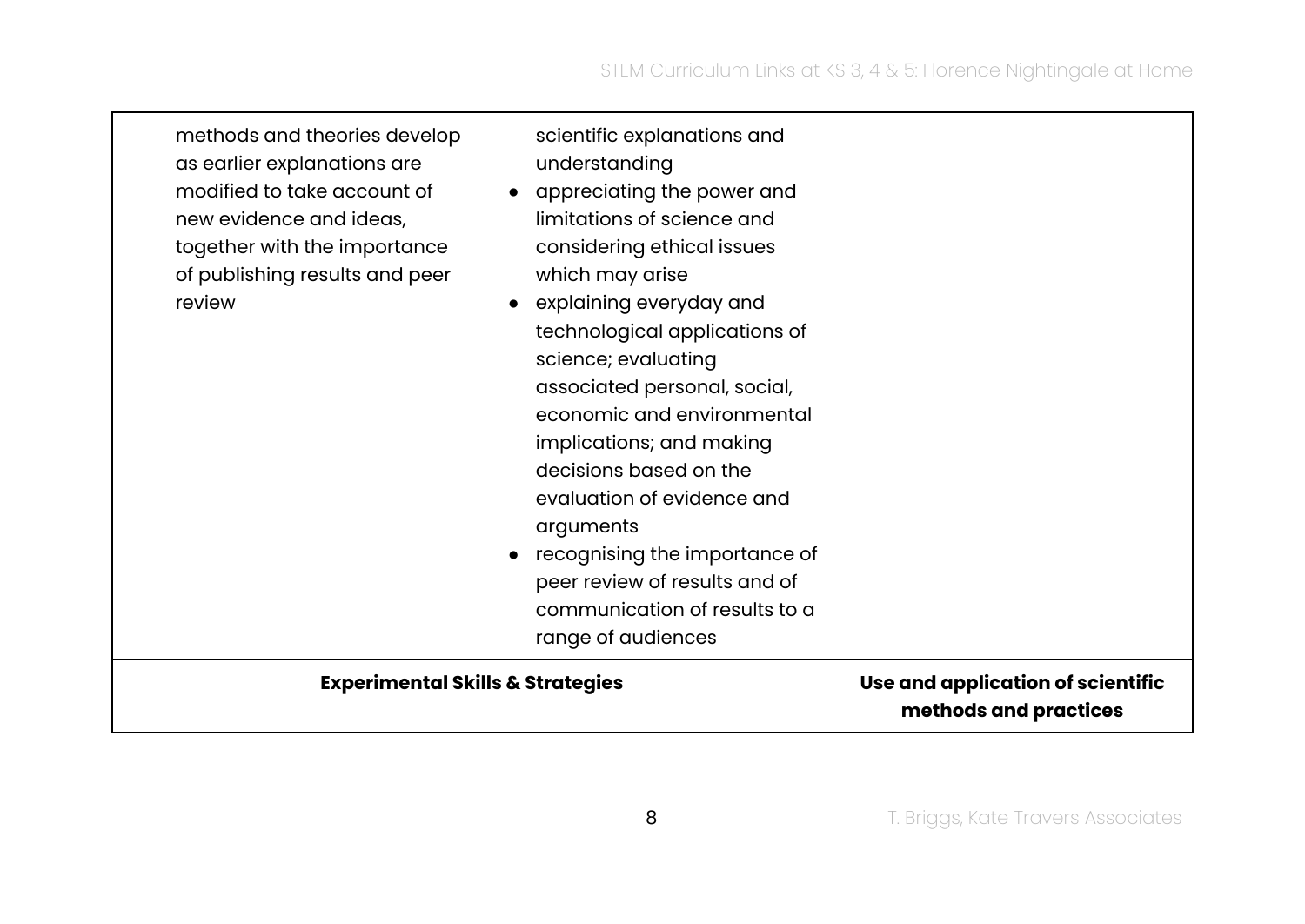| Ask questions and develop a<br>line of enquiry based on<br>observations of the real world,<br>alongside prior knowledge and<br>experience<br>Make predictions using<br>scientific knowledge and<br>understanding<br>Make and record observations<br>and measurements using a<br>range of methods for different<br>investigations; and evaluate<br>the reliability of methods and<br>suggest possible<br>improvements<br>Apply sampling techniques | using scientific theories and<br>$\bullet$<br>explanations to develop<br>hypotheses<br>applying a knowledge of a<br>$\bullet$<br>range of techniques,<br>apparatus, and materials to<br>select those appropriate both<br>for fieldwork and for<br>experiments<br>recognising when to apply a<br>knowledge of sampling<br>techniques to ensure any<br>samples collected are<br>representative<br>suggesting possible<br>$\bullet$<br>improvements and further<br>investigations | present data in appropriate<br>$\bullet$<br>ways<br>evaluate results and draw<br>$\bullet$<br>conclusions with reference to<br>measurement uncertainties<br>and errors<br>present information and data<br>$\bullet$<br>in a scientific way<br>use appropriate software and<br>$\bullet$<br>tools to process data, carry<br>out research and report<br>findings |
|---------------------------------------------------------------------------------------------------------------------------------------------------------------------------------------------------------------------------------------------------------------------------------------------------------------------------------------------------------------------------------------------------------------------------------------------------|--------------------------------------------------------------------------------------------------------------------------------------------------------------------------------------------------------------------------------------------------------------------------------------------------------------------------------------------------------------------------------------------------------------------------------------------------------------------------------|----------------------------------------------------------------------------------------------------------------------------------------------------------------------------------------------------------------------------------------------------------------------------------------------------------------------------------------------------------------|
|                                                                                                                                                                                                                                                                                                                                                                                                                                                   | <b>Analysis &amp; Evaluation</b>                                                                                                                                                                                                                                                                                                                                                                                                                                               | Numeracy and the application of<br>mathematical concepts in a<br>practical context                                                                                                                                                                                                                                                                             |
| Apply mathematical concepts                                                                                                                                                                                                                                                                                                                                                                                                                       | presenting observations and<br>$\bullet$                                                                                                                                                                                                                                                                                                                                                                                                                                       | plot and interpret graphs<br>$\bullet$                                                                                                                                                                                                                                                                                                                         |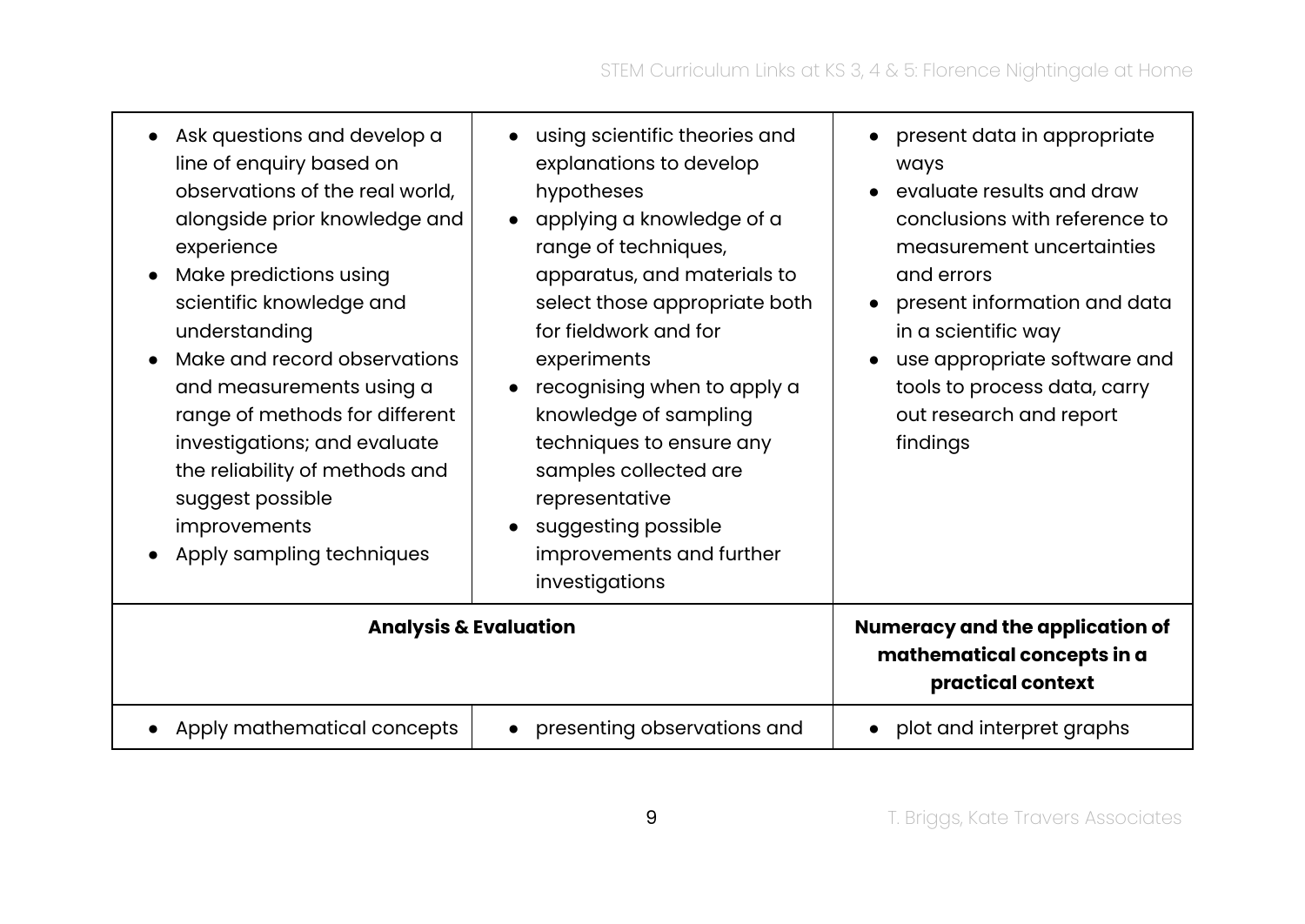and calculate results

- Present observations and data using appropriate methods, including tables and graphs
- Interpret observations and data, including identifying patterns and using observations, measurements and data to draw conclusions
- Present reasoned explanations, including explaining data in relation to predictions and hypotheses
- Evaluate data, showing awareness of potential sources of random and systematic error
- Identify further questions arising from their results

other data using appropriate methods

- translating data from one form to another
- carrying out and representing mathematical and statistical analysis
- representing distributions of results and making estimations of uncertainty
- interpreting observations and other data, including identifying patterns and trends, making inferences and drawing conclusions
- presenting reasoned explanations, including relating data to hypotheses
- being objective, evaluating data in terms of accuracy, precision, repeatability and reproducibility and identifying
- process and analyse data using appropriate mathematical skills
- consider margins of error, accuracy and precision of data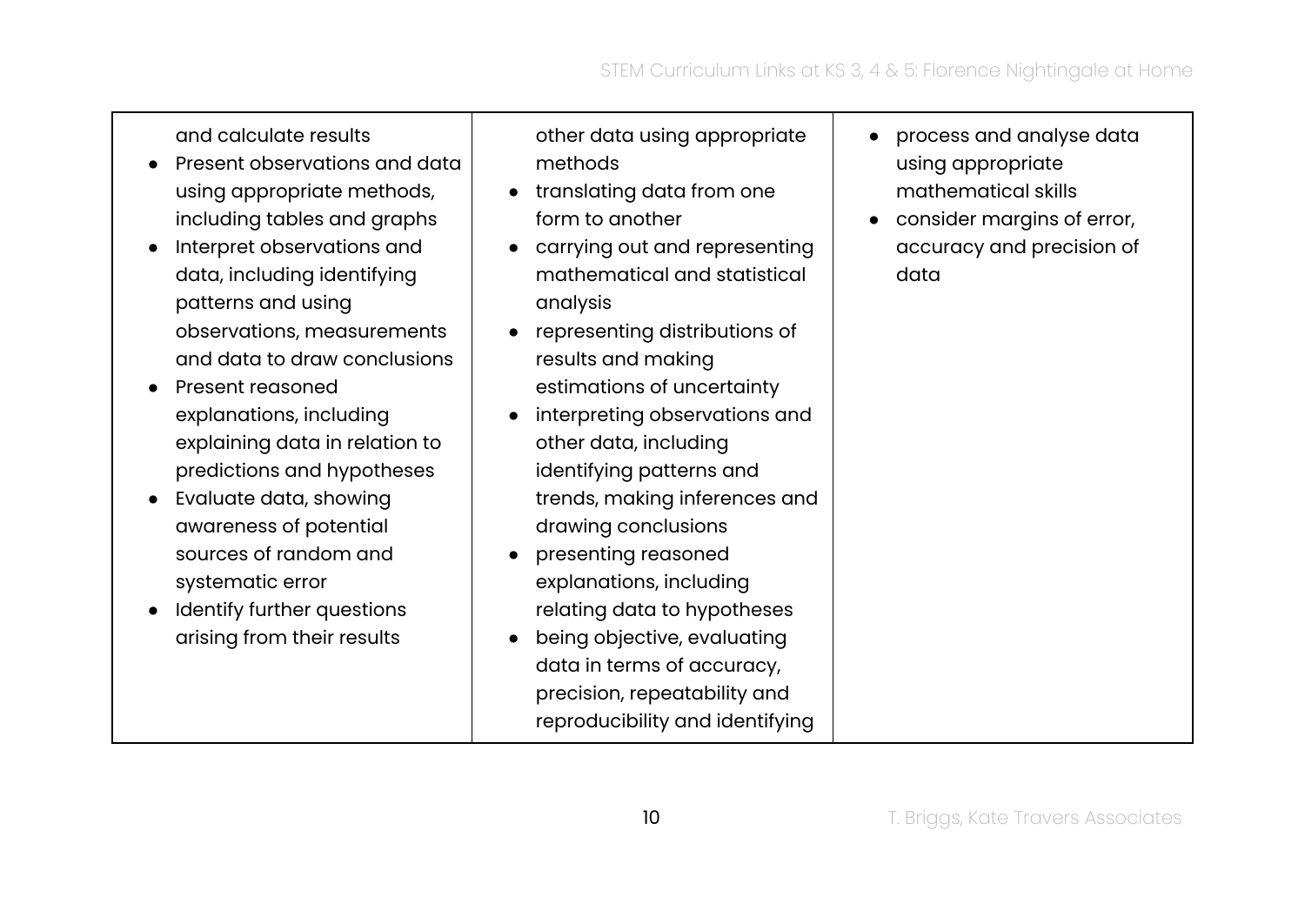|                                                                                                                                                                                            | potential sources of random<br>and systematic error<br>communicating the scientific<br>$\bullet$<br>rationale for investigations,<br>including the methods used,<br>the findings and reasoned<br>conclusions, using<br>paper-based and electronic<br>reports and presentations                             |                                                                                                                                      |
|--------------------------------------------------------------------------------------------------------------------------------------------------------------------------------------------|------------------------------------------------------------------------------------------------------------------------------------------------------------------------------------------------------------------------------------------------------------------------------------------------------------|--------------------------------------------------------------------------------------------------------------------------------------|
|                                                                                                                                                                                            | <b>Vocabulary, Units, Symbols &amp; Nomenclature</b>                                                                                                                                                                                                                                                       | <b>Research and referencing</b>                                                                                                      |
| understand and use SI units<br>use and derive simple<br>equations and carry out<br>appropriate calculations<br>undertake basic data analysis<br>including simple statistical<br>techniques | developing their use of<br>$\bullet$<br>scientific vocabulary and<br>nomenclature<br>recognising the importance of<br>scientific quantities and<br>understanding how they are<br>determined<br>using SI units unless<br>$\bullet$<br>inappropriate<br>interconverting units<br>using an appropriate number | use online and offline research<br>skills including websites,<br>textbooks and other printed<br>scientific sources of<br>information |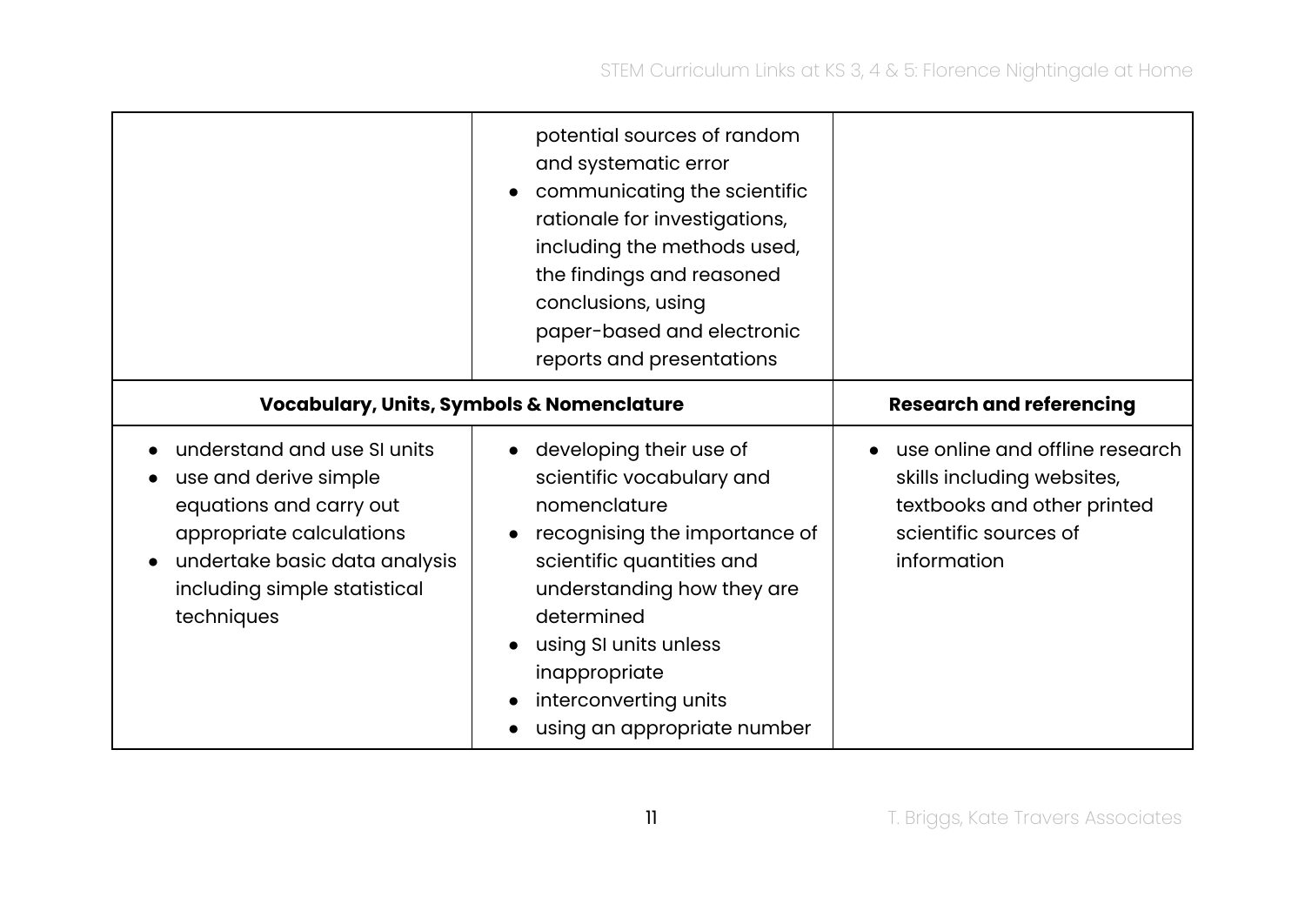|                                                                                                                                                                                                                                                                                                                                                              | of significant figures in<br>calculations |                                                                                                                                                                                                                                                                                                                                                                                                                                                                                                                                                                                                           |
|--------------------------------------------------------------------------------------------------------------------------------------------------------------------------------------------------------------------------------------------------------------------------------------------------------------------------------------------------------------|-------------------------------------------|-----------------------------------------------------------------------------------------------------------------------------------------------------------------------------------------------------------------------------------------------------------------------------------------------------------------------------------------------------------------------------------------------------------------------------------------------------------------------------------------------------------------------------------------------------------------------------------------------------------|
|                                                                                                                                                                                                                                                                                                                                                              | <b>Subject Content</b>                    |                                                                                                                                                                                                                                                                                                                                                                                                                                                                                                                                                                                                           |
| The following sections list National Curriculum statements from specific<br>taught topics that may lend themselves particularly well to aspects of<br>Florence Nightingale's story. Any resources or activities developed to align<br>with any of these would benefit from the inclusion of one or more of the<br>"working scientifically" statements above. |                                           | Generally, subject content at Key<br>Stage 5 (AS & A Level) must build<br>upon the skills, knowledge and<br>understanding developed at GCSE<br>(Key Stage 4), including that listed<br>under "working scientifically".<br>Additionally, KS5 guidance states<br>that courses "must include a range<br>of contemporary and other<br>contexts," as well as providing<br>opportunities to use mathematical<br>understanding and appropriate ICT<br>to analyse and interpret data. There<br>is an explicit requirement to<br>"evaluate the ways in which society<br>uses science to inform decision<br>making" |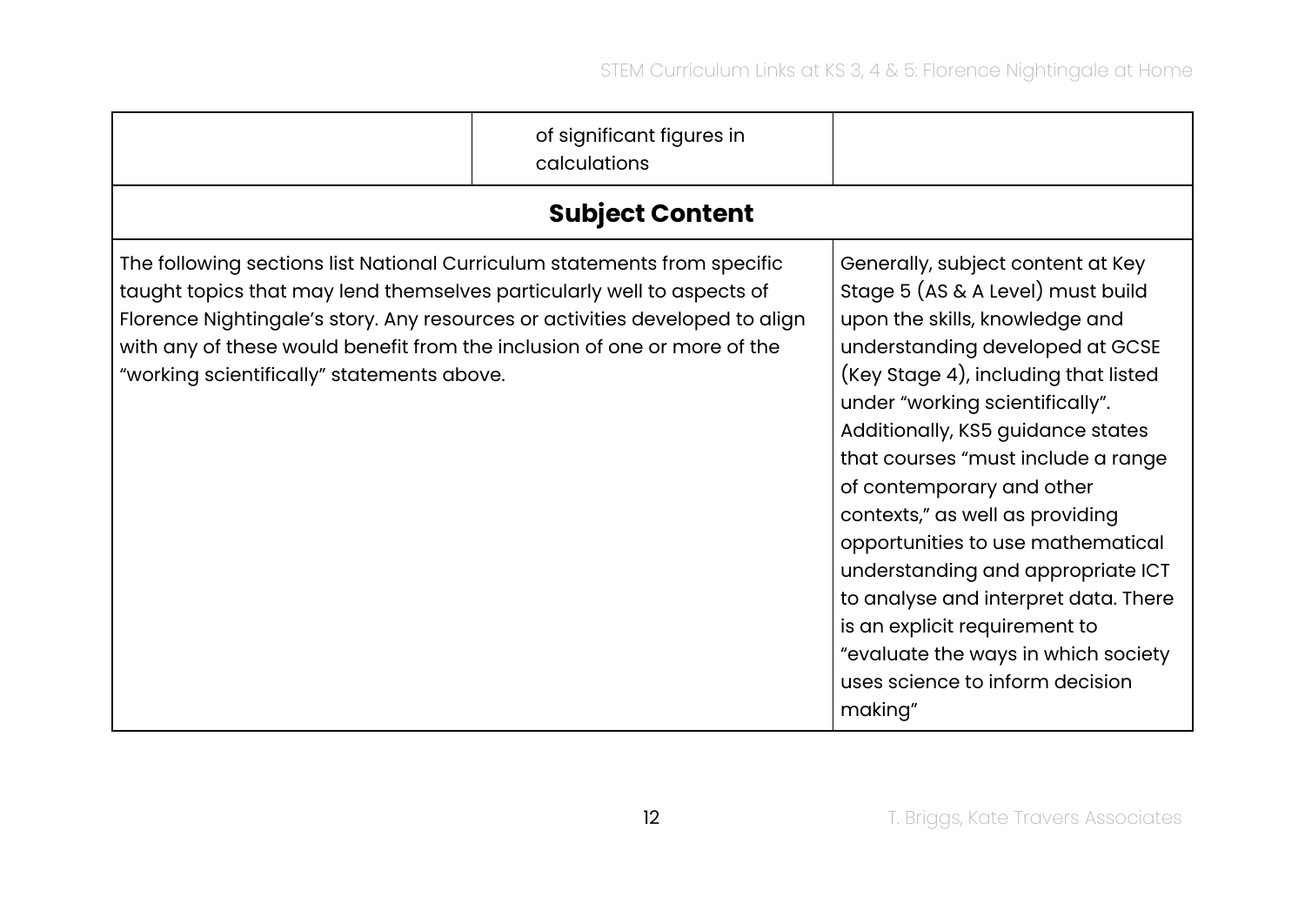| <b>Biology</b>                                                                                                                                                                                                                                                                                                                                                                                                                                                                                                                                                                                                                                               |                                                                                                                                                                                                                                                                                                                                                                                                                                                                                                                                                                                                                       |                                                                                                                                     |
|--------------------------------------------------------------------------------------------------------------------------------------------------------------------------------------------------------------------------------------------------------------------------------------------------------------------------------------------------------------------------------------------------------------------------------------------------------------------------------------------------------------------------------------------------------------------------------------------------------------------------------------------------------------|-----------------------------------------------------------------------------------------------------------------------------------------------------------------------------------------------------------------------------------------------------------------------------------------------------------------------------------------------------------------------------------------------------------------------------------------------------------------------------------------------------------------------------------------------------------------------------------------------------------------------|-------------------------------------------------------------------------------------------------------------------------------------|
| the content of a healthy<br>$\bullet$<br>human diet: carbohydrates,<br>lipids (fats and oils), proteins,<br>vitamins, minerals, dietary<br>fibre and water, and why each<br>is needed<br>the consequences of<br>imbalances in the diet,<br>including obesity, starvation<br>and deficiency diseases<br>the importance of bacteria in<br>the human digestive system<br>the mechanism of breathing<br>$\bullet$<br>to move air in and out of the<br>lungs, using a pressure model<br>to explain the movement of<br>gases, including simple<br>measurements of lung volume<br>the impact of exercise, asthma<br>and smoking on the human<br>gas exchange system | life processes depend on<br>$\bullet$<br>molecules whose structure is<br>related to their function<br>the relationship between<br>health and disease<br>communicable diseases<br>including sexually transmitted<br>infections in humans<br>(including HIV/AIDs)<br>non-communicable diseases<br>bacteria, viruses and fungi as<br>$\bullet$<br>pathogens in animals and<br>plants<br>body defences against<br>$\bullet$<br>pathogens and the role of the<br>immune system against<br>disease<br>reducing and preventing the<br>spread of infectious diseases<br>in animals and plants<br>the process of discovery and | Living organisms, including<br>plants, animals and<br>microorganisms, interact with<br>each other and with the<br>non-living world. |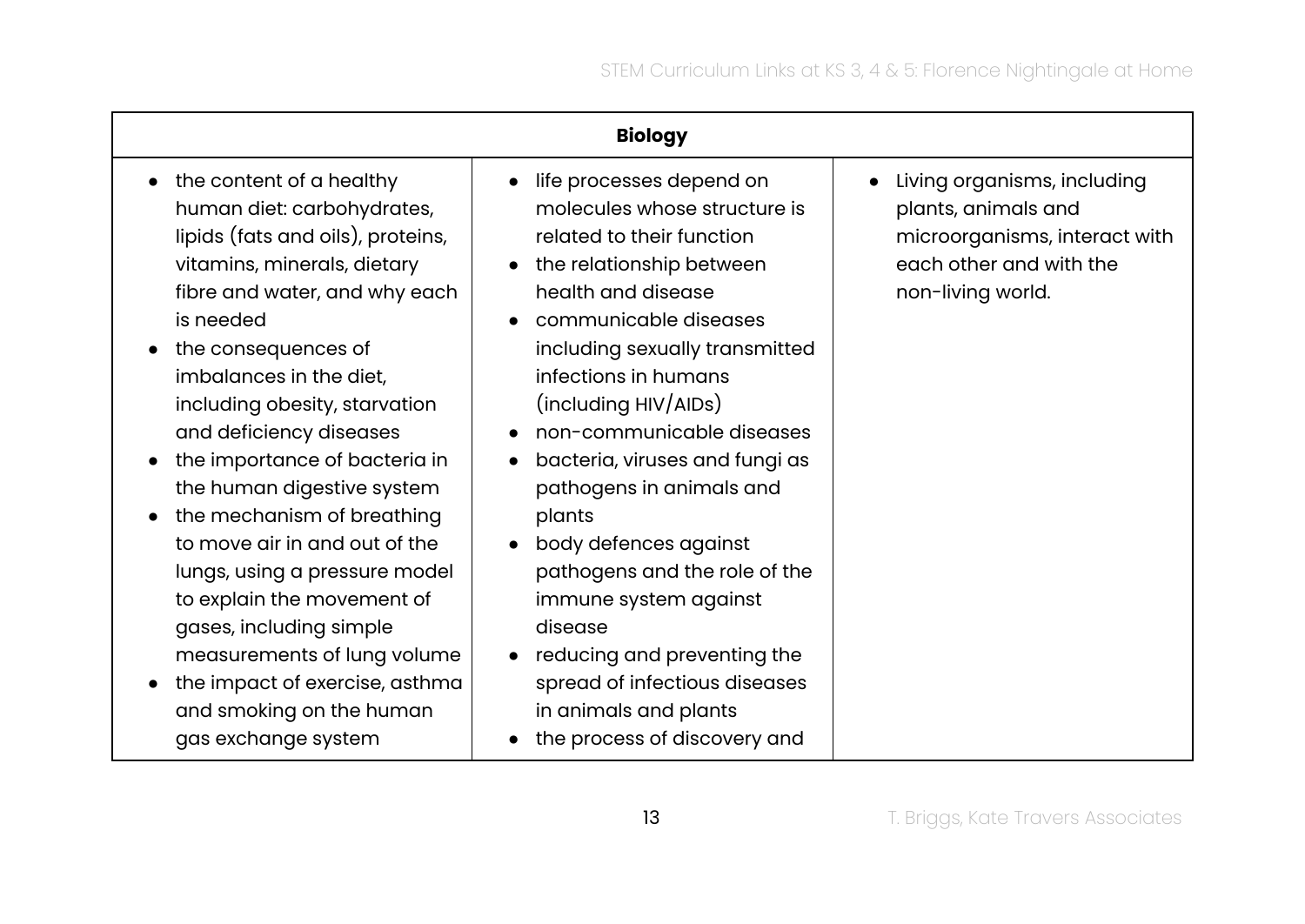| how organisms affect, and are<br>affected by, their environment,<br>including the accumulation of<br>toxic materials | development of new<br>medicines<br>the impact of lifestyle factors<br>$\bullet$<br>on the incidence of<br>non-communicable diseases |  |  |  |
|----------------------------------------------------------------------------------------------------------------------|-------------------------------------------------------------------------------------------------------------------------------------|--|--|--|
| <b>Chemistry</b>                                                                                                     |                                                                                                                                     |  |  |  |
| the concept of a pure<br>substance<br>diffusion in terms of the<br>particle model                                    | No explicit curriculum links identified                                                                                             |  |  |  |
| <b>Physics</b>                                                                                                       |                                                                                                                                     |  |  |  |
| No explicit curriculum links identified                                                                              |                                                                                                                                     |  |  |  |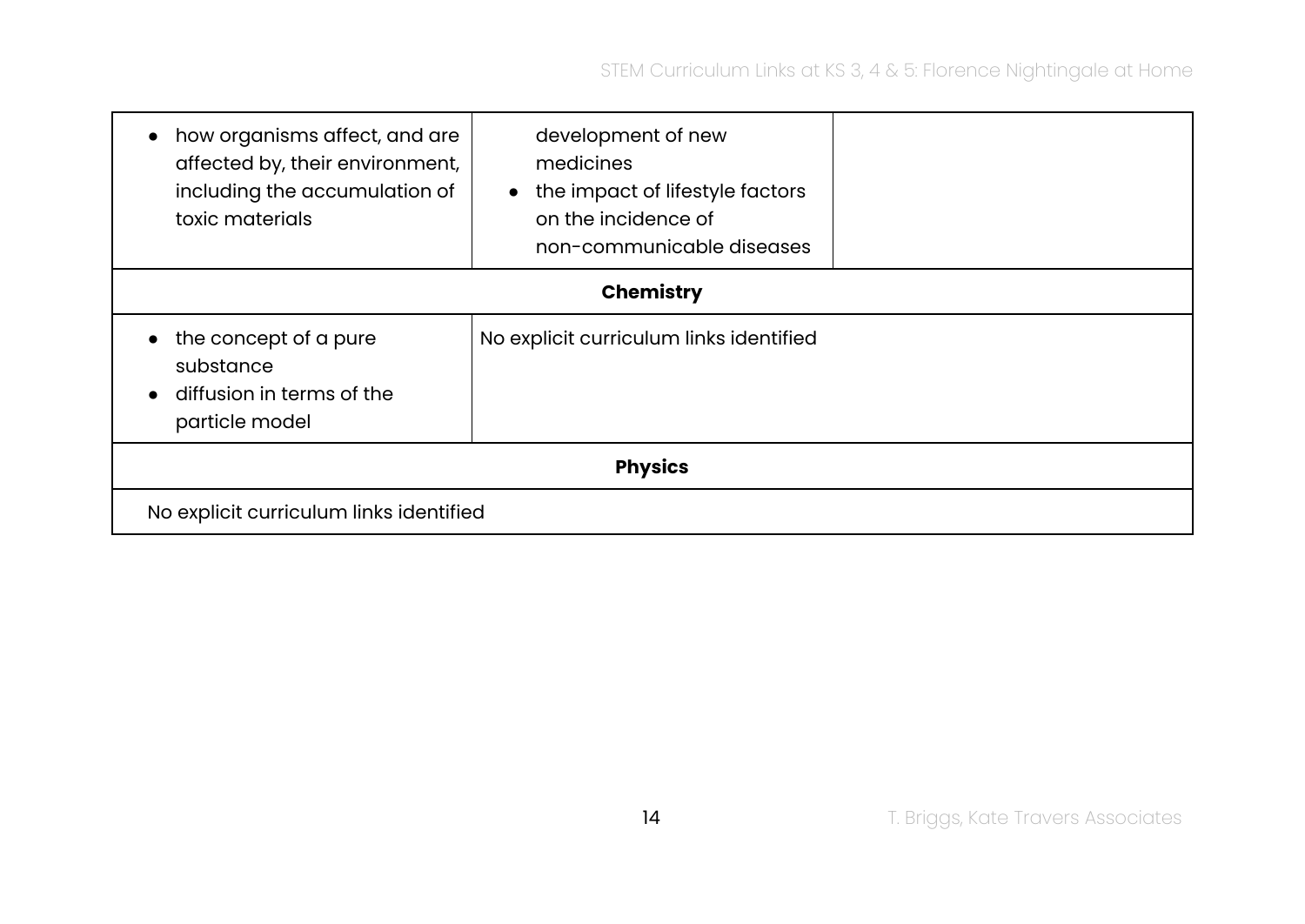## <span id="page-14-0"></span>**Computing & ICT Curriculum Links**

| <b>Key Stage 3</b>                                                                                                                                                                                                                                                                                                                                                                                                                                                                                                                                                                                                                                                                                                                                                                                                                                                                                                                                                                                                                                      | <b>Key Stage 4</b> | <b>Key Stage 5</b>                                                                                                                                                                                                                                                                                                                                                                                                                          |  |
|---------------------------------------------------------------------------------------------------------------------------------------------------------------------------------------------------------------------------------------------------------------------------------------------------------------------------------------------------------------------------------------------------------------------------------------------------------------------------------------------------------------------------------------------------------------------------------------------------------------------------------------------------------------------------------------------------------------------------------------------------------------------------------------------------------------------------------------------------------------------------------------------------------------------------------------------------------------------------------------------------------------------------------------------------------|--------------------|---------------------------------------------------------------------------------------------------------------------------------------------------------------------------------------------------------------------------------------------------------------------------------------------------------------------------------------------------------------------------------------------------------------------------------------------|--|
| The English National Curriculum for Computing does not go into large amounts of detail for Key Stages 1-4, with no<br>explicit national curriculum at Key Stage 5, although a guidance document does exist.                                                                                                                                                                                                                                                                                                                                                                                                                                                                                                                                                                                                                                                                                                                                                                                                                                             |                    |                                                                                                                                                                                                                                                                                                                                                                                                                                             |  |
| The general aims for the National Curriculum for Computing that align with<br>aspects of Florence Nightingale at Home include ensuring that students<br>can understand and apply data representation principles and concepts;<br>can analyse problems in computational terms (with repeated practical<br>experience of writing computer programs in order to solve such problems);<br>apply information technology, including new or unfamiliar technologies,<br>analytically to solve problems; and are responsible and creative users of<br>information and communication technology.<br>These links could, rather than forming the basis of brand new<br>computing-specific activities, be integrated within existing activities (i.e.<br>whilst adapting to online delivery or delivery in ICT-equipped locations, or<br>providing resources that lead students and teachers to explore session &<br>activity themes after leaving the session) and/or designing new activities &<br>sessions with Computing themes alongside other considerations. |                    | The guidance for A and AS Level<br>courses in Computer Science lists<br>three assessment objectives which<br>concentrate on (1) demonstrating<br>knowledge and understanding, $(2)$<br>applying knowledge and<br>understanding, and (3) designing,<br>programming and evaluating<br>computer systems. Elements within<br>these three objectives that have<br>particular relevance to Florence<br>Nightingale's story are included<br>below: |  |